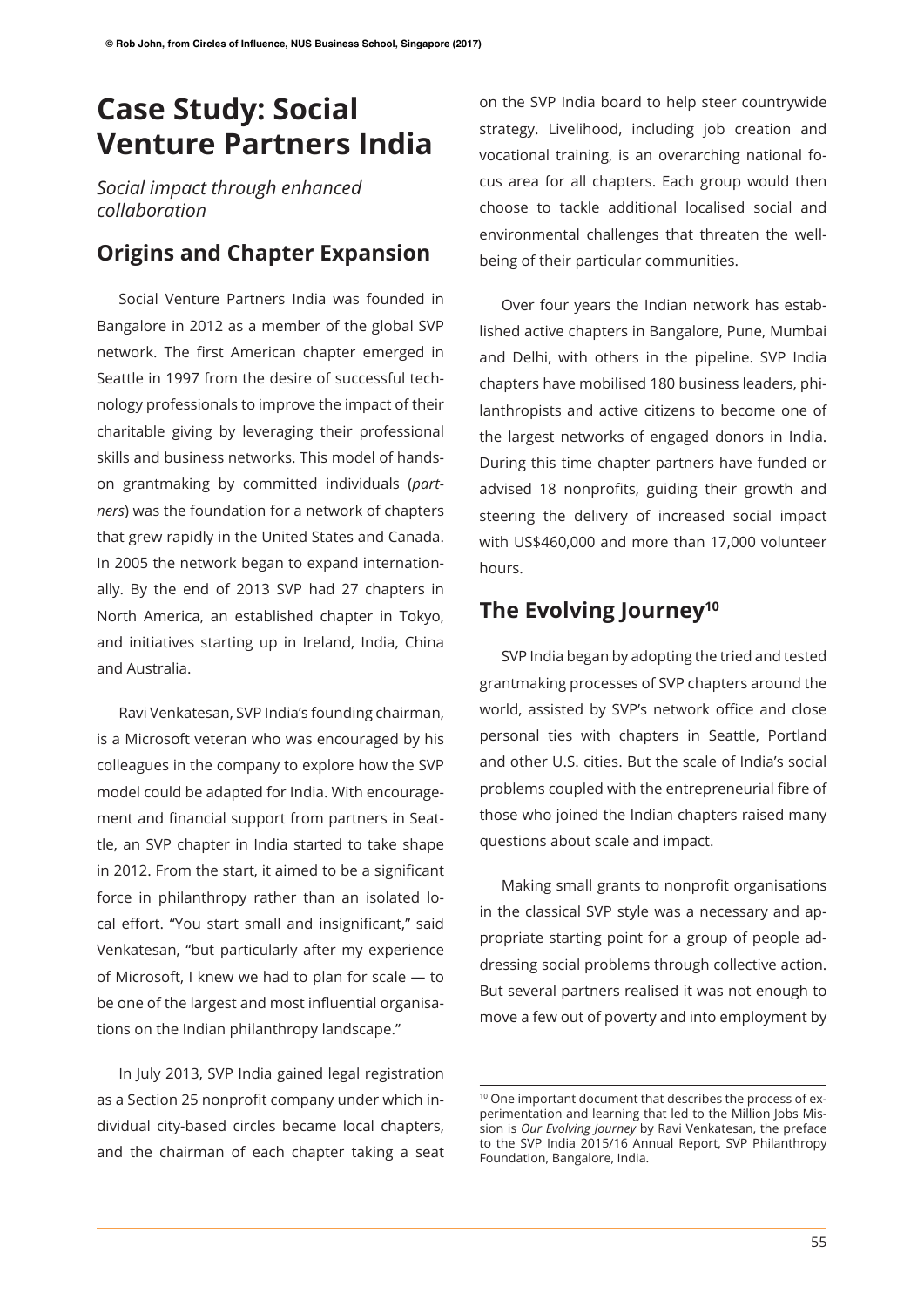funding small initiatives, but rather to "invent new models that can scale efficiently, attack structural impediments, and even infuence policies," as Venkatesan wrote to all chapters in 2016. SVP India's early collective experience of small grants and capacity building support for nonprofits that created scores of new jobs has given rise to other pathways the network could take for scaling social impact.

"A second pathway is to find more established organisations and work with them to help scale their impact. If they are on a trajectory to impact 25,000 lives over a period of time, our engagement would aim to scale this to say 100,000," explained Venkatesan. The chapters' support of LabourNet, Vrutti and Pune City Connect exemplify this additional pathway, with individual partners adding value to grants by advising senior managers at nonprofits on business strategies for sustainable growth, mobilising third party funding, assisting with access to technology solutions, or introducing nonprofits to potential corporate partners. "This is the true power of SVP – leveraging the incredible network of our partners," Venkatesan added. In 2017 this *second pathway* is being expanded as SVP India's strategic engagement with five nonprofits is set to grow to 15.

The third pathway envisaged by Venkatesan is the creation of a "livelihoods platform" by SVP that would encourage the flourishing of the ecosystem for sustainable job creation. This ecosystem comprises diverse stakeholders including nonprofits, skills agencies, donors, investors, employers and government who often operate in silos without cross-institution collaboration. SVP India envisaged a platform that would bring stakeholders together, connecting them for new partnerships with shared objectives and efficiencies.

Aparna Sanjay, the general manager of the Bangalore chapter, recalled that it took an "evolving journey" with key milestones to build the ecosystem platform. From late 2014 the chapter had two important relationships with nonprofits that were formative in the partners' understanding of how to achieve the most social impact with modest resources. LabourNet received a grant from the chapter for its work in vocational skills and rural enterprise, and had requested support with human resources and other internal organisational processes. One of the Bangalore partners brokered a pro bono assignment by Infosys consultants that helped LabourNet understand the inefficiencies of its management systems and recommended a technology platform to address these problems.

Sanjay said this engagement helped the chapter "realise that consulting advice was a huge contribution to the organisation, underscoring our *venture philanthropy* approach." This was the frst time that consulting advice was focused on the internal management processes of the nonprofit, rather than its projects.

A second key learning came when the Bangalore chapter assisted Vrutti, a social development organisation, in the nonprofit's work with farmers. Over two years the Bangalore partners became deeply involved in helping transform Vrutti's business model and designing a low-cost technology platform with assistance from Mindtree. "The deep engagement of five or six of our partners with Vrutti was transformative but involved no grant," said Sanjay. "Transformation came by bringing the right people together," he added.

During this time of experimentation and learning, there was intense discussion among the partners about the scale and depth of social impact the chapters could facilitate given the small pool of resources at their disposal as measured against an ocean of need in India. Fulfilling the moral imperative to achieve greater impact required SVP India to "come up with creative solutions, not live in a silo doing our own things," said Sanjay. SVP's partners